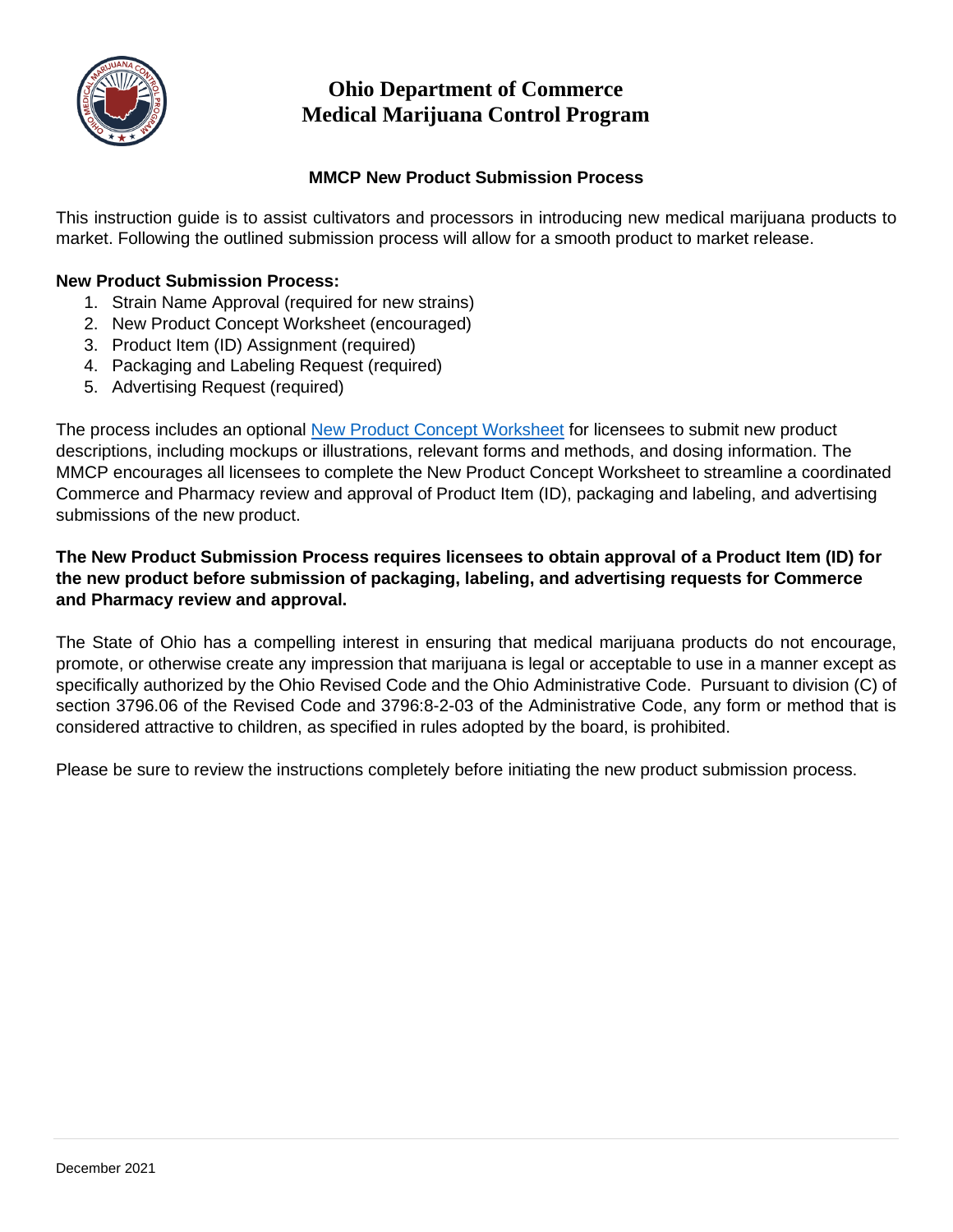

# **Ohio Department of Commerce Medical Marijuana Control Program**

### **New Product to Market (Process Flow)**